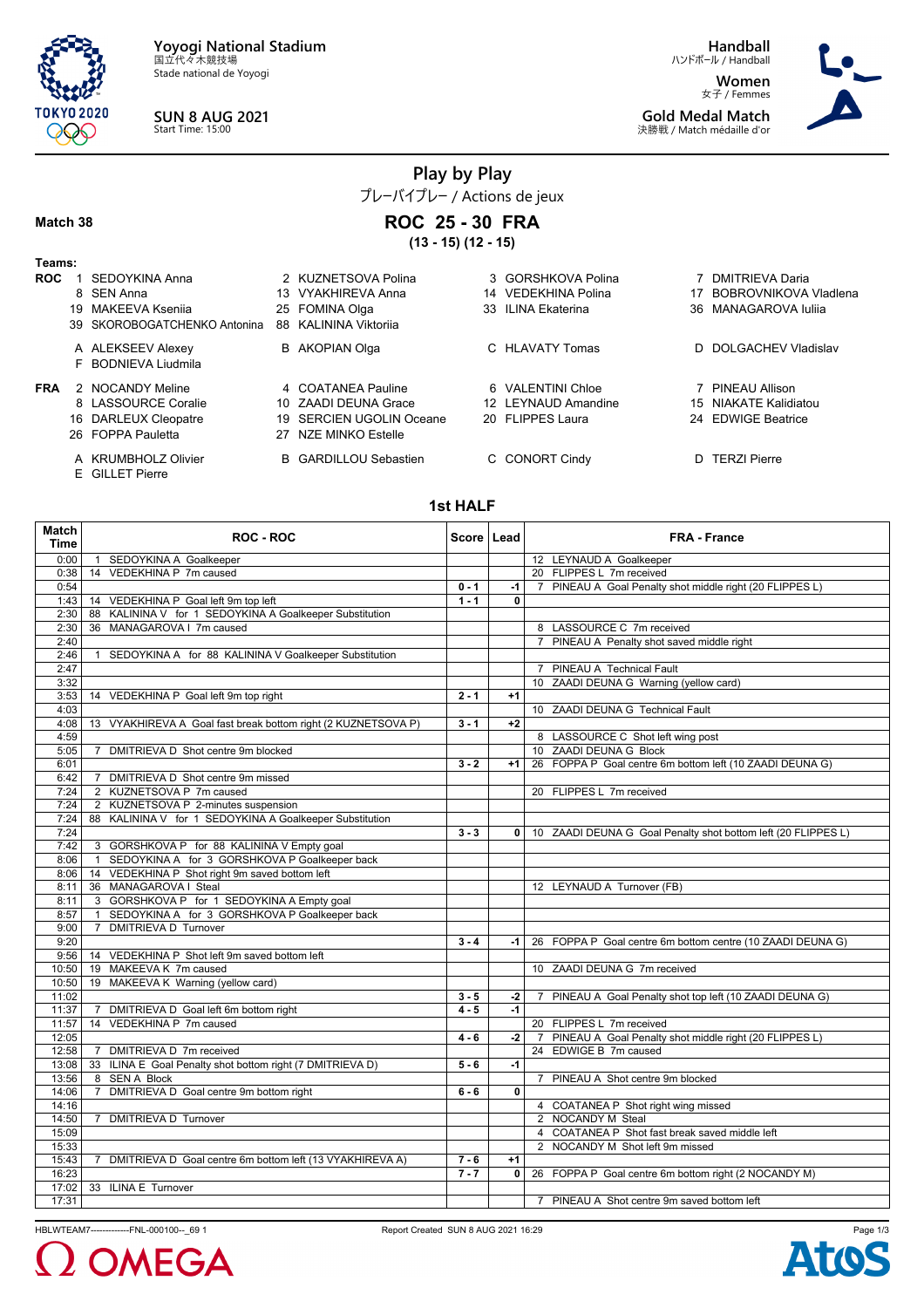

Stade national de Yoyogi



**Match 38**

**SUN 8 AUG 2021** Start Time: 15:00

**Handball** ハンドボール / Handball **Women** 女子 / Femmes **Gold Medal Match**

決勝戦 / Match médaille d'or



**Play by Play** プレーバイプレー / Actions de jeux **ROC 25 - 30 FRA**

**(13 - 15) (12 - 15)**

**1st HALF**

| Match<br><b>Time</b> | <b>ROC - ROC</b>                                           | Score   Lead |      | <b>FRA - France</b>                                          |
|----------------------|------------------------------------------------------------|--------------|------|--------------------------------------------------------------|
| 17:37                |                                                            | $7 - 8$      | -1   | 6 VALENTINI C Goal left wing bottom right                    |
| 18:06                | 36 MANAGAROVA   Turnover                                   |              |      |                                                              |
| 18:17                |                                                            | $7 - 9$      | -2   | 6 VALENTINI C Goal fast break bottom right (24 EDWIGE B)     |
| 18:45                |                                                            |              |      | 19 SERCIEN UGOLIN O 2-minutes suspension                     |
| 19:22                | 13 VYAKHIREVA A Goal breakthrough middle left              | $8 - 9$      | $-1$ |                                                              |
| 19:35                |                                                            |              |      | 27 NZE MINKO E for 12 LEYNAUD A Empty goal                   |
| 19:54                |                                                            | $8 - 10$     | $-2$ | 20 FLIPPES L Goal right wing bottom left (26 FOPPA P)        |
| 20:01                |                                                            |              |      | 12 LEYNAUD A for 7 PINEAU A Goalkeeper back                  |
| 20:06                | 8 SEN A Shot fast break saved top right                    |              |      |                                                              |
| 20:42                | 8 SEN A Steal                                              |              |      | PINEAU A Turnover                                            |
| 20:42                |                                                            |              |      | 7 PINEAU A for 12 LEYNAUD A Empty goal                       |
| 20:50                | 36 MANAGAROVA I Goal empty goal middle centre              | $9 - 10$     | $-1$ |                                                              |
| 20:57                |                                                            |              |      | 12 LEYNAUD A for 2 NOCANDY M Goalkeeper back                 |
| 21:20                |                                                            | $9 - 11$     | $-2$ | 26 FOPPA P Goal centre 6m bottom right (2 NOCANDY M)         |
| 21:49                | Team timeout                                               |              |      |                                                              |
| 21:49                | KALININA V for 1 SEDOYKINA A Goalkeeper Substitution<br>88 |              |      |                                                              |
| 22:49                | DMITRIEVA D Shot centre 9m missed                          |              |      |                                                              |
| 23:16                |                                                            | $9 - 12$     | $-3$ | 27 NZE MINKO E Goal centre 6m bottom left (10 ZAADI DEUNA G) |
| 23:16                |                                                            |              |      | 10 ZAADI DEUNA G 2-minutes suspension                        |
| 24:07                | 14 VEDEKHINA P Goal centre 6m top right (7 DMITRIEVA D)    | $10 - 12$    | $-2$ |                                                              |
| 25:04                | VEDEKHINA P 7m caused<br>14                                |              |      | 20 FLIPPES L 7m received                                     |
| 25:04                | 14 VEDEKHINA P 2-minutes suspension                        |              |      |                                                              |
| 25:04                |                                                            | $10 - 13$    | -3   | PINEAU A Goal Penalty shot top centre (20 FLIPPES L)         |
| 26:21                | $\overline{7}$<br>DMITRIEVA D Goal right 9m top left       | $11 - 13$    | $-2$ |                                                              |
| 26:56                |                                                            | $11 - 14$    | -3   | 26 FOPPA P Goal centre 6m middle right                       |
| 27:26                | 14 VEDEKHINA P Goal centre 9m top left                     | $12 - 14$    | $-2$ |                                                              |
| 28:04                |                                                            | $12 - 15$    | -3   | 4 COATANEA P Goal right wing top right (10 ZAADI DEUNA G)    |
| 28:57                | 14 VEDEKHINA P Goal centre 9m top left                     | $13 - 15$    | -2   |                                                              |
| 29:20                |                                                            |              |      | Team timeout                                                 |

### **2nd HALF**

| <b>Match</b><br><b>Time</b> | ROC - ROC                                                         | Score   Lead |             | <b>FRA - France</b>                                                     |
|-----------------------------|-------------------------------------------------------------------|--------------|-------------|-------------------------------------------------------------------------|
| 30:00                       | SEDOYKINA A Goalkeeper                                            |              |             | 16 DARLEUX C Goalkeeper                                                 |
| 30:43                       | VYAKHIREVA A Shot centre 9m saved middle right<br>13              |              |             |                                                                         |
| 30:58                       | 2 KUZNETSOVA P 7m caused                                          |              |             | 20 FLIPPES L 7m received                                                |
| 31:12                       |                                                                   | $13 - 16$    | $-3$        | PINEAU A Goal Penalty shot bottom left (20 FLIPPES L)<br>$\overline{7}$ |
| 31:45                       | 14 VEDEKHINA P Goal centre 9m bottom left                         | $14 - 16$    | $-2$        |                                                                         |
| 32:27                       | MANAGAROVA   Steal<br>36                                          |              |             | 15 NIAKATE K Turnover                                                   |
| 32:34                       | 13 VYAKHIREVA A Turnover (FB)                                     |              |             |                                                                         |
| 33:10                       |                                                                   |              |             | 20 FLIPPES L Shot breakthrough saved bottom left                        |
| 33:51                       | 13 VYAKHIREVA A Shot centre 9m saved middle centre                |              |             |                                                                         |
| 34:03                       |                                                                   |              |             | 10 ZAADI DEUNA G Turnover (FB)                                          |
| 34:48                       | 14 VEDEKHINA P Shot centre 9m saved bottom right                  |              |             |                                                                         |
| 35:26                       | 2 KUZNETSOVA P 2-minutes suspension                               |              |             |                                                                         |
| 36:04                       |                                                                   |              |             | 26 FOPPA P Technical Fault                                              |
| 36:16                       | 3 GORSHKOVA P for 1 SEDOYKINA A Empty goal                        |              |             |                                                                         |
| 36:48                       | SEDOYKINA A for 7 DMITRIEVA D Goalkeeper back<br>$\overline{1}$   |              |             |                                                                         |
| 37:17                       | BOBROVNIKOVA V Goal centre 9m bottom right<br>17                  | $15 - 16$    | $-1$        |                                                                         |
| 38:00                       | 13 VYAKHIREVA A Steal                                             |              |             | 10 ZAADI DEUNA G Turnover                                               |
| 38:05                       | GORSHKOVA P Goal fast break bottom right (17 BOBROVNIKOVA V)<br>3 | $16 - 16$    | $\mathbf 0$ |                                                                         |
| 38:39                       |                                                                   | $16 - 17$    | $-1$        | 19 SERCIEN UGOLIN O Goal centre 9m bottom left                          |
| 38:50                       | <b>BOBROVNIKOVA V Turnover</b><br>17                              |              |             |                                                                         |
| 39:27                       |                                                                   | $16 - 18$    | -2          | 19 SERCIEN UGOLIN O Goal centre 9m bottom right                         |
| 39:29                       | MAKEEVA K 2-minutes suspension<br>19                              |              |             |                                                                         |
| 39:29                       | SEN A for 1 SEDOYKINA A Empty goal<br>8                           |              |             |                                                                         |
| 40:07                       |                                                                   |              |             | 8 LASSOURCE C 2-minutes suspension                                      |
| 40:32                       | <b>DMITRIEVA D Turnover</b><br>$\overline{7}$                     |              |             |                                                                         |
| 40:36                       | SEDOYKINA A for 36 MANAGAROVA I Goalkeeper back                   |              |             |                                                                         |
| 41:32                       |                                                                   |              |             | 10 ZAADI DEUNA G Shot left wing post                                    |
| 41:40                       |                                                                   | $16 - 19$    | $-3$        | 26 FOPPA P Goal centre 6m bottom left                                   |
| 41:56                       | 13 VYAKHIREVA A Shot right 6m saved top centre                    |              |             |                                                                         |
| 42:34                       |                                                                   |              |             | 6 VALENTINI C Shot left wing saved middle right                         |
| 42:41                       | <b>DMITRIEVA D Turnover</b><br>$\overline{7}$                     |              |             | 6 VALENTINI C Steal                                                     |
| 42:50                       |                                                                   | $16 - 20$    | -4          | 4 COATANEA P Goal fast break bottom left (7 PINEAU A)                   |

HBLWTEAM7--------------FNL-000100--\_69 1 Report Created SUN 8 AUG 2021 16:29

**OMEGA** 

Page 2/3**Ato**